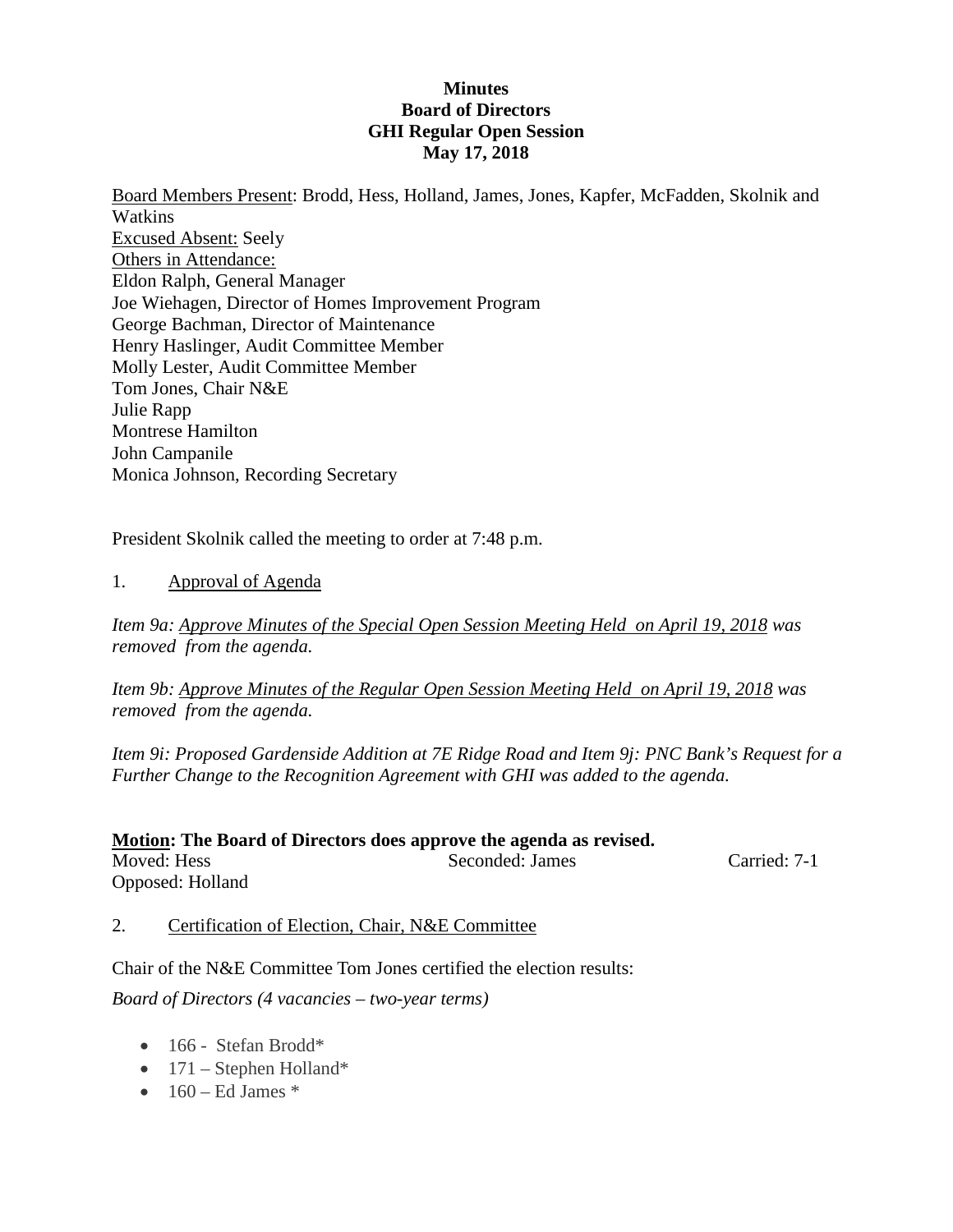• 178 – Tami Walkins\*

#### *Audit Committee (3 vacancies--1-year terms)*

- $\bullet$  106 Carol Griffith\*
- $\bullet$  142 Henry Haslinger\*
- $\bullet$  147 Molly Lester  $*$
- 79 Diana McFadden
- $\bullet$  100 Deborah McKinley

*Nominations & Elections Committee* was not certified but names provided for information.

- Alex Barnes
- Theresa Henderson
- Tom Jones
- Therese Kucera
- Mary Salemme

Members cast 209 ballots.

At this point, Tami Watkins took her seat at the Board table.

Molly Lester replaced Jonathan Gordy; Carol Griffith (not present) will replace Jacqueline Lilly at the Audit table.

Skolnik thanked Diana McFadden for her service.

#### 3. Board Reorganization and Election of Officers

Skolnik opened the floor for nominations.

Skolnik opened the floor for nomination for president.

### **Motion: I nominate Steve Skolnik for President.**

| Moved: Jones                                                 | Seconded: James  | Carried: 7-0 |
|--------------------------------------------------------------|------------------|--------------|
| Motion: I move nominations be closed.<br>Moved: Hess         | Seconded: Jones  | Carried: 7-0 |
| Skolnik closed the floor for nominations.                    |                  |              |
| Skolnik opened the floor for nominations for vice president. |                  |              |
| <b>Motion: I nominate Stephen Brodd for Vice President.</b>  |                  |              |
| Moved: James                                                 | Seconded: Kapfer | Carried: 7-0 |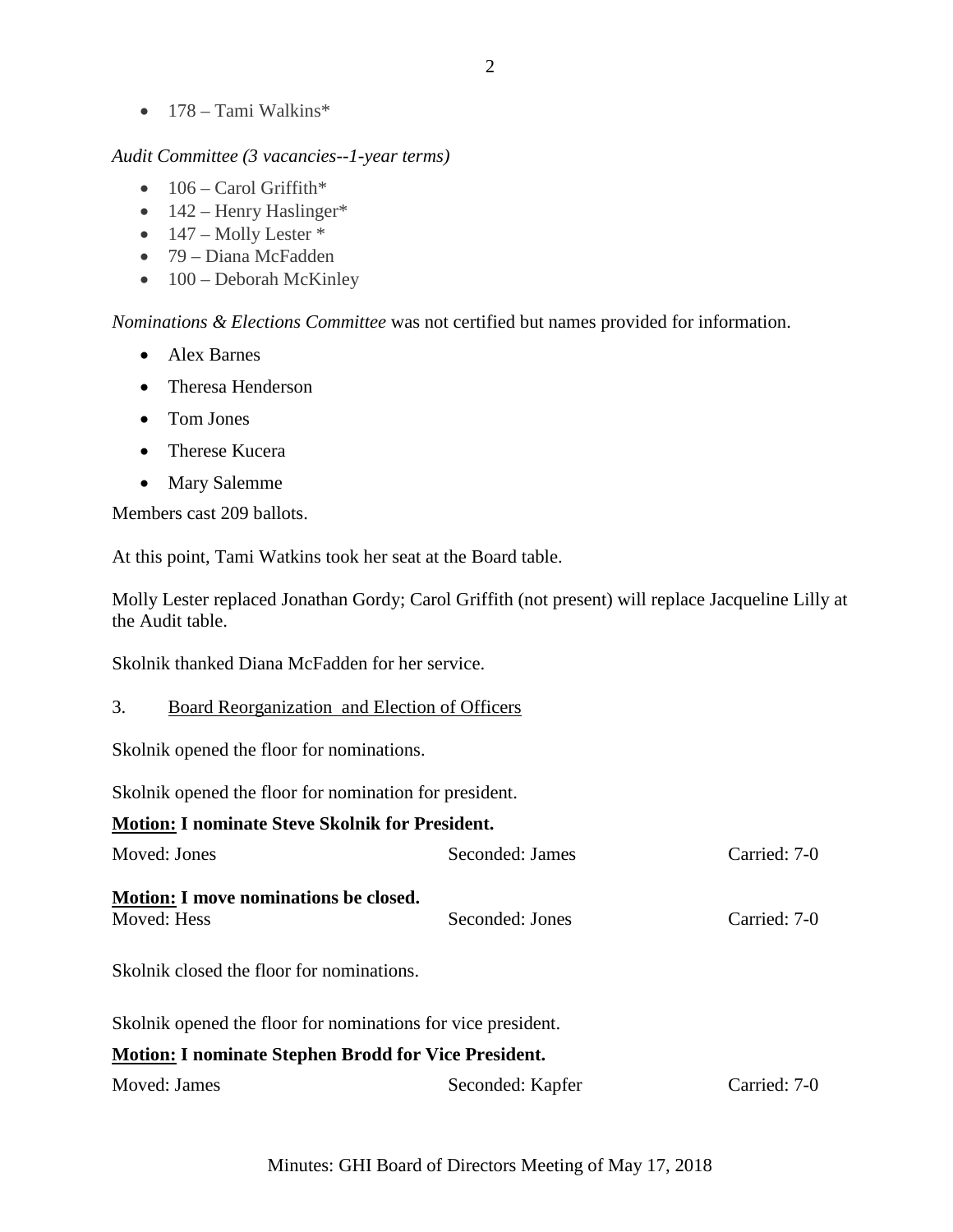| <b>Motion:</b> I move nominations be closed.<br>Moved: Hess                                                                                         | Seconded: James | Carried: 7-0 |
|-----------------------------------------------------------------------------------------------------------------------------------------------------|-----------------|--------------|
| Skolnik closed the floor for nominations.                                                                                                           |                 |              |
| Skolnik opened the floor for nominations for treasurer.                                                                                             |                 |              |
| <b>Motion: I nominate Chuck Hess for Treasurer.</b>                                                                                                 |                 |              |
| Moved: Skolnik                                                                                                                                      | Seconded: Jones | Carried: 7-0 |
| <b>Motion: I move nominations be closed.</b><br>Moved: Skolnik<br>Skolnik closed the floor for nominations.                                         | Seconded: James | Carried: 7-0 |
| Skolnik opened the floor for nominations for secretary.                                                                                             |                 |              |
| <b>Motion: I nominate Ed James for Secretary.</b>                                                                                                   |                 |              |
| Moved: Brodd                                                                                                                                        | Seconded: Jones | Carried: 7-0 |
| Skolnik declared nominations be closed since there was only one nomination.<br>All nominated candidates accepted their nomination and were elected. |                 |              |
| <b>Code of Ethics Acknowledgement</b><br>4.                                                                                                         |                 |              |

*Each Board member who was present signed the Code of Ethics Acknowledgement during the meeting.*

- 5. Announcements of Executive Session Meetings
- 5a. Announcement of Formal Complaint Hearing Held in an Executive Session on April 30, 2018

GHI's board of Directors conducted a formal complaint hearing on April 30 with two members regarding complaints of objectionable conduct towards each other. Board members Steve Skolnik, Chuck Hess, Ed James, Diana McFadden, Stefan Brodd, Bill Jones and Audit Committee members Henry Haslinger, Jonathan Gordy and Jacqueline Lilly attended the hearing.

The motion to call this meeting was made during an Executive session meeting on April 5, 2018 and approved by Board members Brodd, Hess, Holland, James, Kapfer, and McFadden.

The hearing commenced at 7:04 p.m. and adjourned at 10:16 p.m.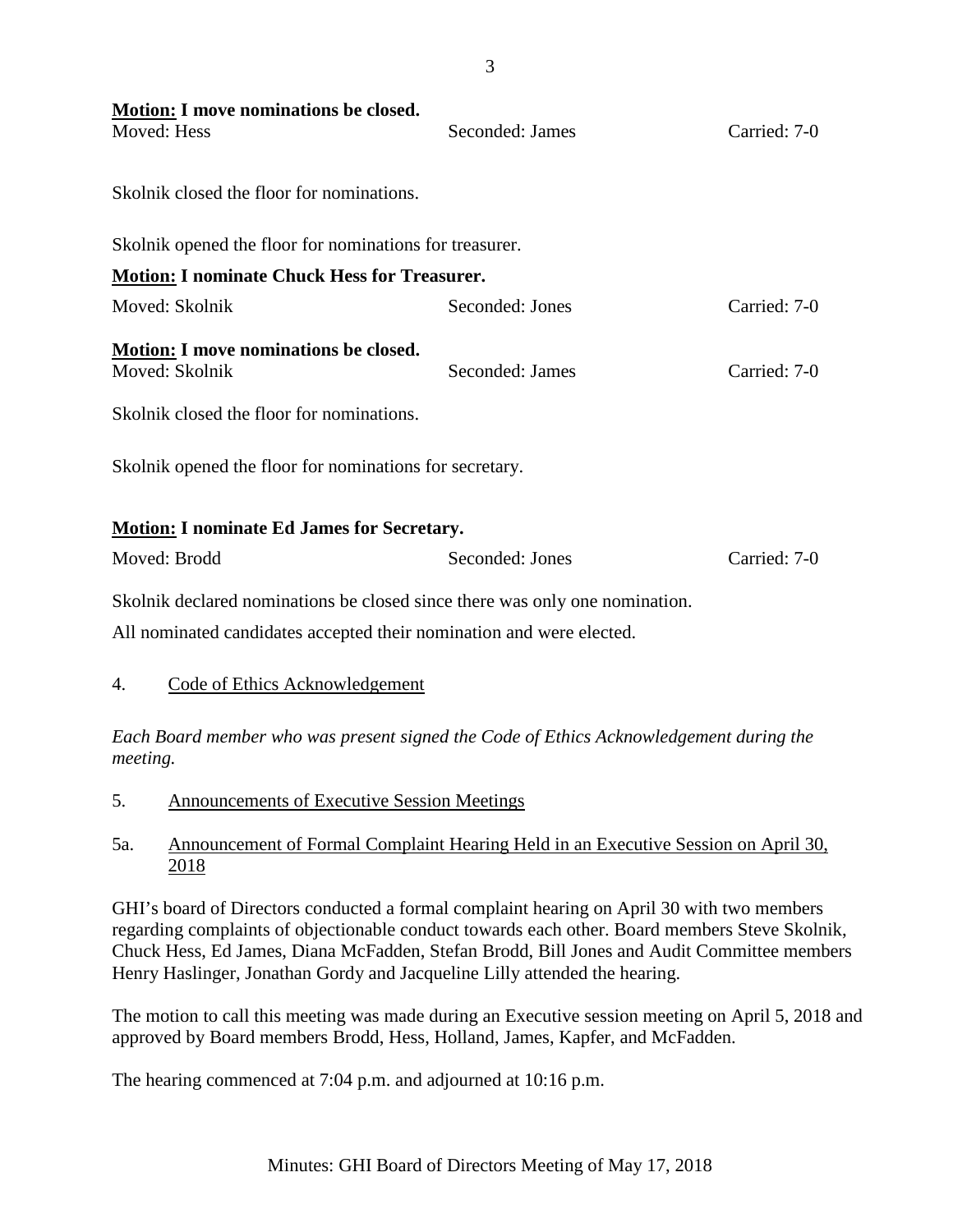*Authority for the above closed meetings was derived from Subtitle 6b of the Maryland Cooperative Housing Corporation Act, § 5-6B-19 "Meetings of cooperative housing corporation open to members of corporation or their agents." Paragraph (e) (1)*

### 5b. Announcement of Executive Session Held on May 17, 2018

GHI's Board of Directors held an Executive Session meeting on May 17, 2018, in the Board Room of the Administration Building. Board members Brodd, Hess, Holland, James, Jones, Kapfer, McFadden, Skolnik and Audit Committee member Haslinger attended the meeting.

### **Motion: I move that the Board of Directors adjourn this open meeting for the purpose of conducting a closed meeting to discuss the following matters:**

**During the meeting the following matters were handled:** 

- **a) Approve minutes of the Executive Session Meeting Held on April 19, 2018.**
- **b) Member financial matters.**
- **c) Consider the terms and condition of the following contract in the negotiation stage: - 2018 Parking Lot Repair contract – 2nd reading**

**Motion: I move that the Board of Directors authorize the manager, for second and final reading, to enter into a contract with SFMS, LLC to undertake parking lot repairs at the various sites listed in the table below, at its base bid of \$46,972, plus 10% for contingencies for a total not to exceed \$51,669.20.**

 **d) Heard a request for an exception to the membership selection criteria policy by a prospector purchaser.**

The hearing commenced at 7:00 p.m. and adjourned at 7:47 p.m. The motion carried by a vote of 8-0

### 6. Visitors and Members (Comment Period)

None

### 7. Approval of Membership Applications

**Motion: I move that the Board of Directors approve the following persons into the cooperative and membership be afforded them at the time of settlement:**

- **Veronica L. Roth, Sole Owner;**
- **Kieran C. Leonard, Kenneth L. Leonard, Joint Tenants;**

• **Carole D. Breakstone, Sole Owner.**

Moved: James Seconded: Hess Carried: 8-0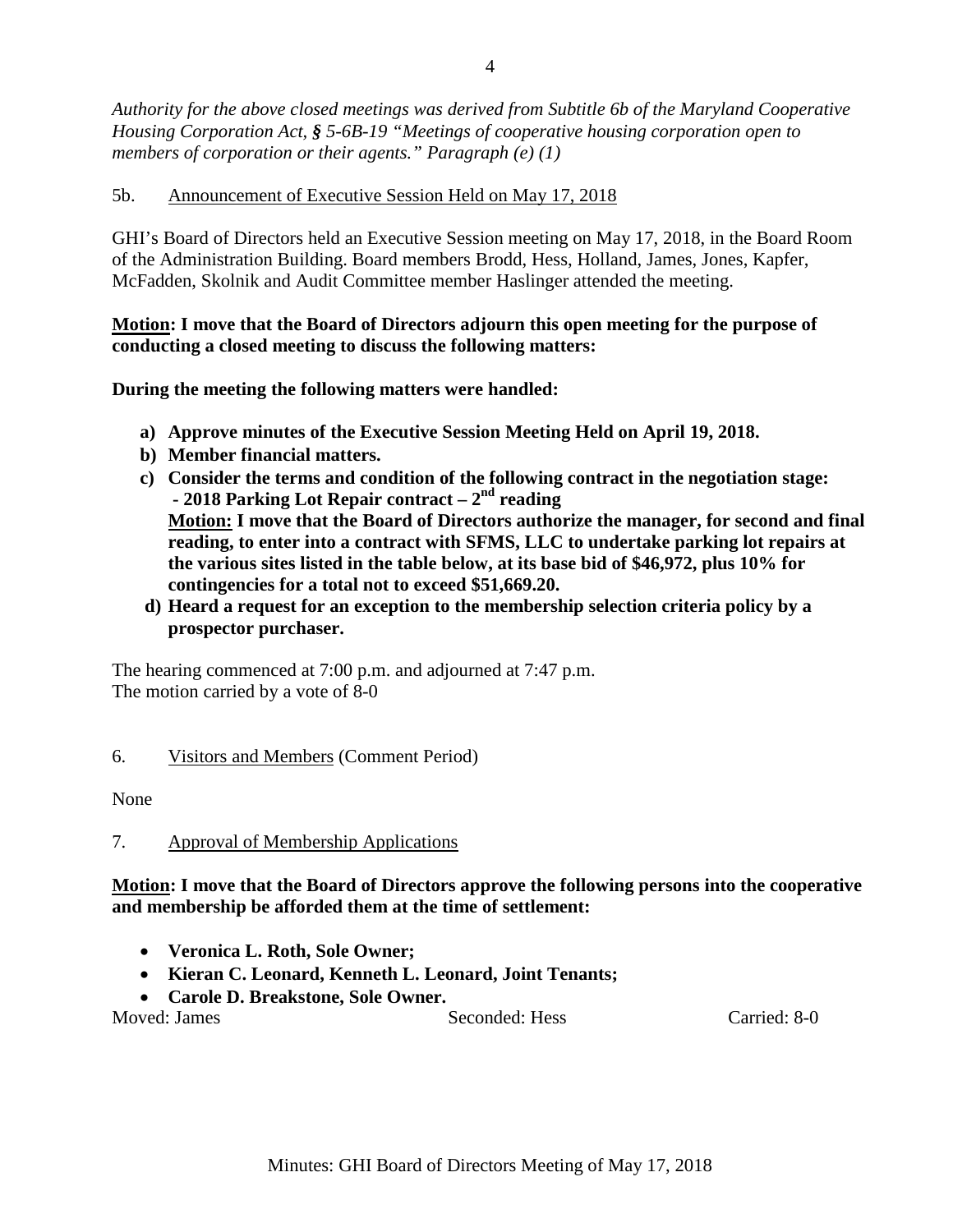#### 8. Committee Reports

Homes Improvement Program – Wiehagan reported:

- Windows 42 out of 303 completed at 14%
- Doors 2 out of 303 completed
- Siding will start in early June and be completed by mid-October
- Electric 56 out of 303 completed at 18.5%
- HVAC 11 out of 92 completed at 12%
- Masonry crawlspaces 73% completed
- Attic will start after May 21.

Asbestos Remediation – Ralph mentioned that the 21 buildings where the pipes were coated with asbestos have been completely removed.

Zoning Rewrite – Brodd mentioned that he sent the board a copy of the letter from Todd Turner explaining the approach that they want to use in this interim 18 months to 2 years period between passing the zoning ordinates and passing the Countywide Map Amendment.

Companion Animal Committee – Skolnik mentioned that CAC had a discussion about the City replacing dog parks; working on a guide for members who have companion animals; and creating a flyer for perspective members that would go into the purchase packet.

Woodlands Committee – Kapfer mentioned that the Woodlands committee met and invited members from 5 Court to 7 Court Crescent where there is a very large bamboo infestation. Woodlands committee will look into finding bids to have it removed.

9. For Action or Discussion

# 9a. Approve Minutes of the Special Open Session Meeting Held on April 19, 2018

*Removed. No Action.*

# 9b. Approve Minutes of the Regular Open Session Meeting Held on April 19, 2018

*Removed. No Action.*

### 9c. Designation of GDC Stockholders

After the election of the 2018-19 GHI's Board of Directors, it is necessary to designate Greenbelt Development Corporation (GDC) stockholders. These persons are designated by the GHI Board to hold proxies for GDC stock that is owned by GHI. Traditionally, the GHI Board grants each GHI Director a proxy for  $1/9<sup>th</sup>$  of the GHI shares of stock in GDC.

As stipulated in GDC's bylaws, the annual meeting of its stockholders shall be held in June of each year, at which meeting they shall elect a new Board of Directors and Officers. GDC's Board of Directors and Officers have traditionally been the same as GHI's Board of Directors and Officers.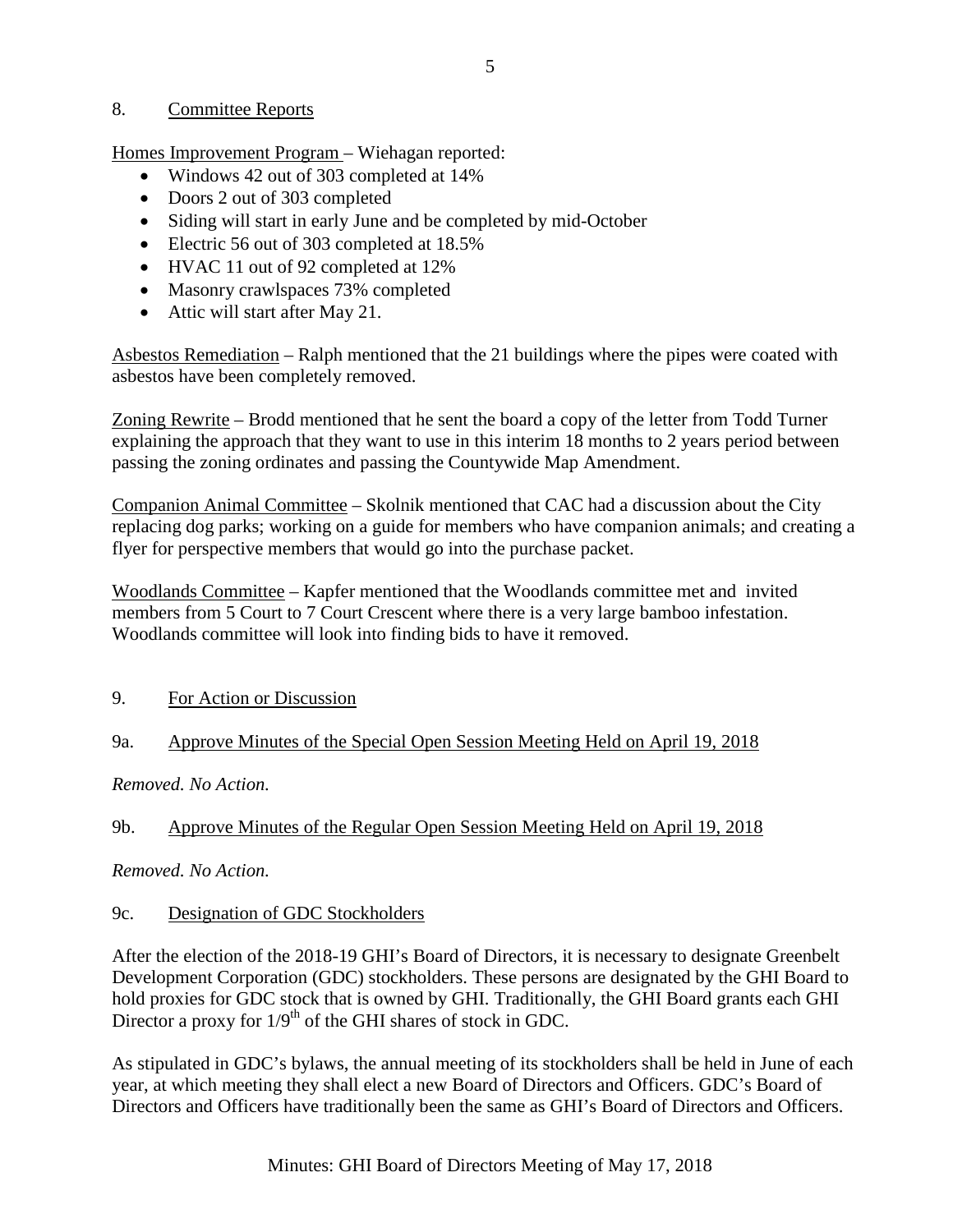Year 2017-18 Directors Skolnik, Holland, Brodd, Jones, James, Kapfer, Seely, Mc Fadden, and Hess remain on the GDC Board until the GDC Stockholders' meeting in June. Any newly elected GHI Board members will not hold seats on the GDC Board until that meeting.

#### **Motion: I move that Steve Skolnik, Stephan Brodd, Bill Jones, Ed James, Tami Watkins,**  Stephen Holland, Chuck Hess, Paul Kapfer and Linda Seely each be granted a proxy for 1/9<sup>th</sup> **of the GHI shares of stock in Greenbelt Development Corporation. These proxies shall remain in force until new proxies are granted.** Moved: Hess Seconded: Holland Carried: 8-0

## 9d. Appointment of Member Complaint Panels

| Panel 1       | Panel 2        | Panel 3       |
|---------------|----------------|---------------|
| Brodd – Chair | Kapfer – Chair | James – Chair |
| Jones         | <b>Hess</b>    | Holland       |
| Seely         | <b>Watkins</b> | Skolnik       |

### 9e. Proposed Meeting Dates during the New Board Term

#### A. 2018 Summer and Fall Meeting Schedule

The following dates are proposed for Board meetings during the period June 1 to the end of December 2018:

| Thursday, May 31      | WSSC/Board of Directors Work Session 6:30 pm site         |
|-----------------------|-----------------------------------------------------------|
|                       | visit $@$ 5 Court Eastway 7-7:30 pm- Listening session    |
|                       | member input.                                             |
| Thursday, June 7      | <b>Regular Board Meeting</b>                              |
| Thursday, June 21     | <b>Regular Board Meeting</b>                              |
| Thursday, June 28     | DMA Inc. presentation at a joint Board/Finance            |
|                       | Committee work session commencing $@ 7.00$ p.m. re:       |
|                       | revisions to GHI's replacement reserve and addition       |
|                       | maintenance plans                                         |
| Thursday, July 5      | <b>Regular Board Meeting</b>                              |
| Thursday, July 12     | Training session for the Board re: interpreting financial |
|                       | statements beginning at 7.00 p.m.                         |
| Thursday, July 19     | <b>Regular Board Meeting</b>                              |
| Sunday, July 22       | Meeting to update Board's Strategic Action Plan (11:00    |
|                       | a.m. to 6.00 p.m.)                                        |
| Thursday, August 2    | <b>Regular Board Meeting</b>                              |
| Friday, August 3      | Open House Tour of GHI departments and GDC from           |
|                       | $10.00 - 2.00$ p.m.                                       |
| Thursday, August 16   | <b>Regular Board Meeting</b>                              |
| Thursday, September 6 | <b>Regular Board Meeting</b>                              |
|                       |                                                           |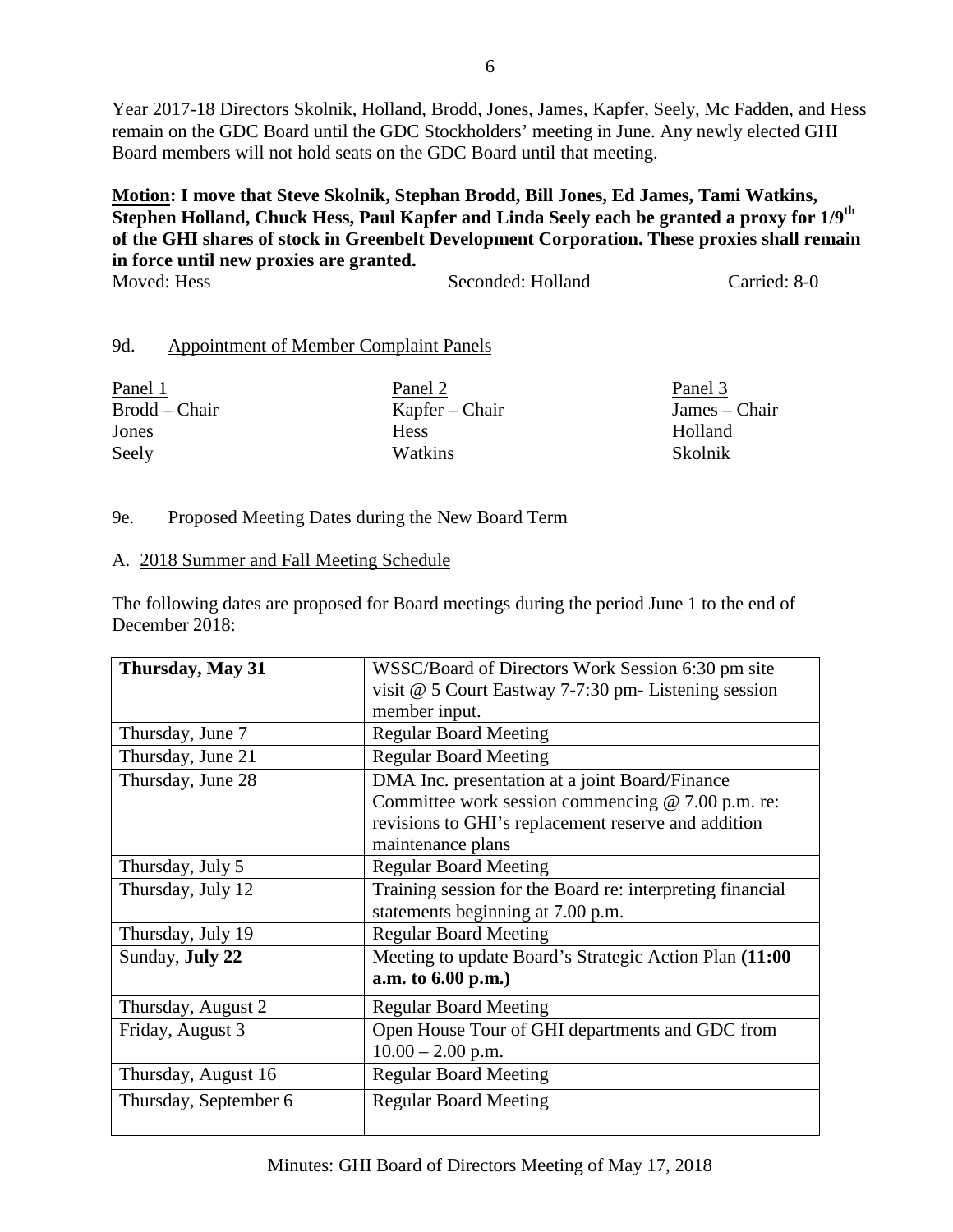| Thursday, September 13 | Work session beginning $@$ 7.00 p.m. between the Board  |
|------------------------|---------------------------------------------------------|
|                        | and Finance Committee re: preliminary discussions about |
|                        | the 2019 budget                                         |
| Thursday, September 20 | <b>Regular Board Meeting</b>                            |
| Thursday, October 4    | <b>Regular Board Meeting</b>                            |
| Thursday, October 11   | Work session beginning @ 7.00 p.m. between the Board    |
|                        | and Finance Committee re: 1st draft of the 2019 Budget, |
|                        | followed by a member input session.                     |
| Thursday, October 18   | <b>Regular Board Meeting</b>                            |
| Thursday, November 1   | Regular Board Meeting - 1st reading of the 2019 budget  |
| Thursday, November 15  | Regular Board Meeting - 2nd reading of the 2019 budget  |
| Sunday, December 2     | Membership town hall meeting from 2.00 p.m. to 4.00     |
|                        | p.m.                                                    |
| Thursday, December 6   | <b>Regular Board Meeting</b>                            |
| Thursday, December 20  | <b>Regular Board Meeting</b>                            |
| Monday, June 11        | Board orientation program to be presented by attorney   |
| Monday, July 16        | *Stakeholder's meeting with City of Greenbelt           |

\**The Board initially decided to have this meeting on June 25 which was one of two dates proposed by the City staff. The Manager was informed on May 8 that the City Council is no longer able to meet on that date.*

### B. Meeting Dates during January to May 2019

Staff recommends that the Board continue to hold regular Board meetings on the first and third Thursdays of every month, which has been the practice for the past few years. This schedule will enable the annual membership meeting to be held on May 9, 2019. The Greenbelt Community Center is available for GHI to hold the annual membership meeting on this date. If the Board prefers to hold the annual meeting on May 16, 2019, it is advisable to hold regular Board meetings on the second and fourth Thursdays of every month.

### **By Consensus: To hold regular Board meetings on the first and third Thursdays of every month.**

### 9f. Agenda Items for Stakeholder's Meeting with the City of Greenbelt

For the past several years, GHI has participated in a stakeholder's meeting with Greenbelt's City Council.

#### **Agenda items:**

- Better communications w/City re: Public works projects that affect members
- Legal Liability on playgrounds
- Tree waste disposal
- Right of way encroachment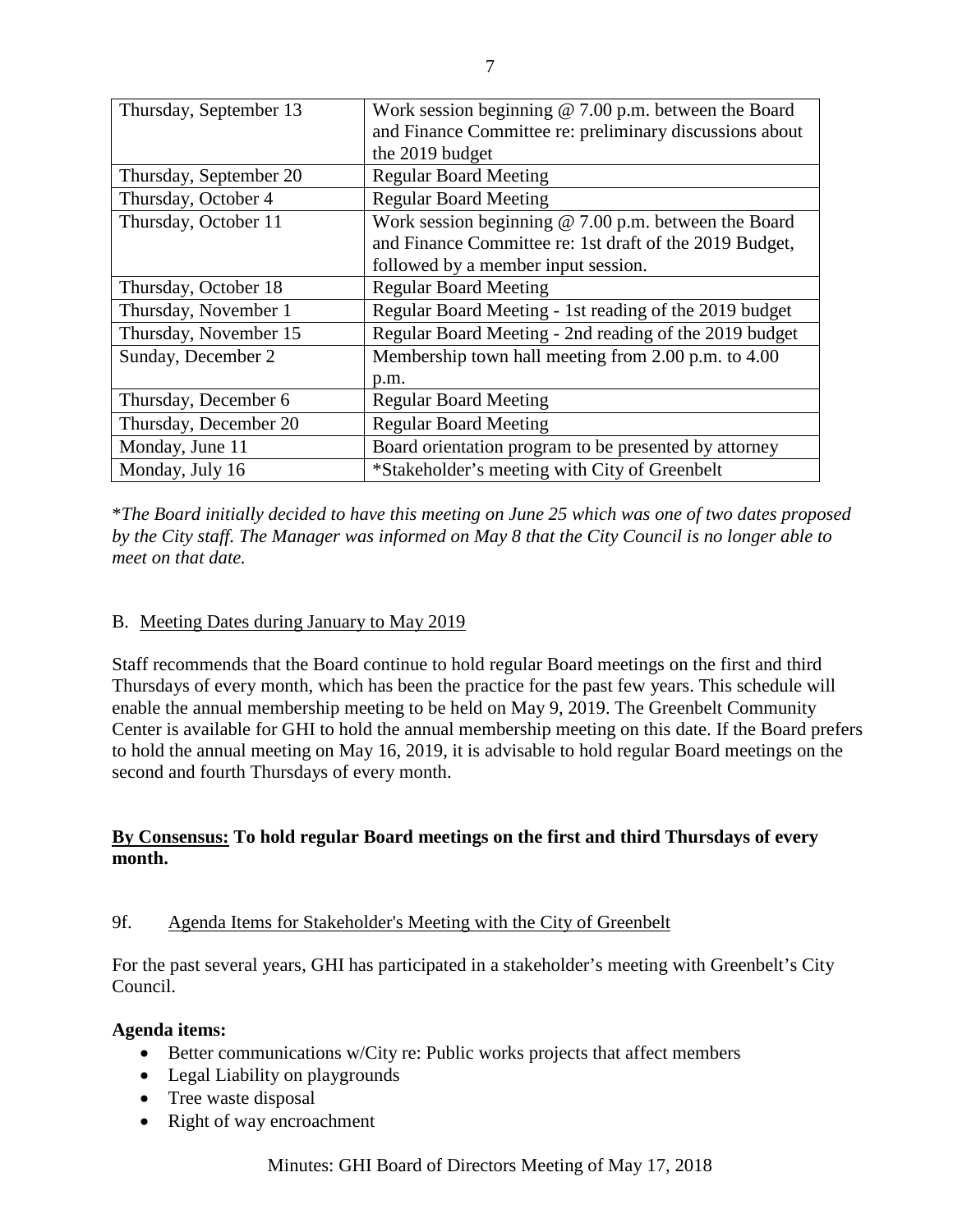### 9g. Proposed Procedures and MOC Addendum for Non-smoking Buildings and Units

On May 3, 2018, the Board reviewed procedures and an MOC Addendum for Non-smoking Buildings and Units that Attorney Joe Douglass of the law firm Whiteford, Taylor and Preston had prepared. The Board requested that Mr. Douglass review revisions that the Board desired, which are highlighted in blue font.

Mr. Douglass's response. He stated that the changes to the MOC Addendum are fine. However, he has proposed additional revisions to Sections 1(c) and 2(c) of the Procedures for Smoke-free Buildings and Units.

#### **Motion: I move that the Board of Directors adopt the Smoke-free Restriction Addendum to the Proprietary Lease and Mutual Ownership Contract and Smoke-free Procedures for Buildings and Units as revised on May 17, 2018.**

| Moved: Jones   | Seconded: Kapfer | Carried: 7-1 |
|----------------|------------------|--------------|
| Opposed: Jones |                  |              |

#### 9h. Invitation from the City of Greenbelt to Participate in Peace Month Activities

A letter from the Mayor, City of Greenbelt that invites GHI to participate in a Peace Month activity during the month of June. The recognition of Peace Month is intended to promote peace and nonviolence and increase awareness about programs and groups that work toward that goal. Suggested activities include a lecture, panel discussion, study circle, video, musical performance or arts project. Staff submitted a copy of the letter to Vice President Brodd, the Chair of the Member Outreach Committee to inquire about the Member Outreach Committee's interest in participating or arranging a peace related activity during Peace Month. *Board declined to participate.*

#### 9i. Proposed Gardenside Addition at 7E Ridge Road

The member at 7E Ridge Road submitted a permit request to Technical Services staff to construct a gardenside addition and deck. Staff advised that the GHI rules state in §X.F.3 The roof lines of an addition should be of the same type as the original structure or blend with the existing lines.

During the ARC meeting of 9May18, the committee discussed the following:

- The members are proposing a full-width 1-story gardenside addition that extends 15' from the original gardenside wall. The existing enclosed back porch with a gable end roof would be removed.
- The members were originally proposing a shed roof design for the addition with a 3:12 roof pitch.
- The member would prefer a 2:12 roof pitch, but this would require an asphalt sheet roof that the member does not like, or an exception to permit a 2:12 roof slope with an EPDM roof system.
- The member was advised that the proposal of a 2:12 EPDM roof conflicts with GHI rules: §X.D.13. Based on roof pitch, acceptable roofing materials for additions are as follows: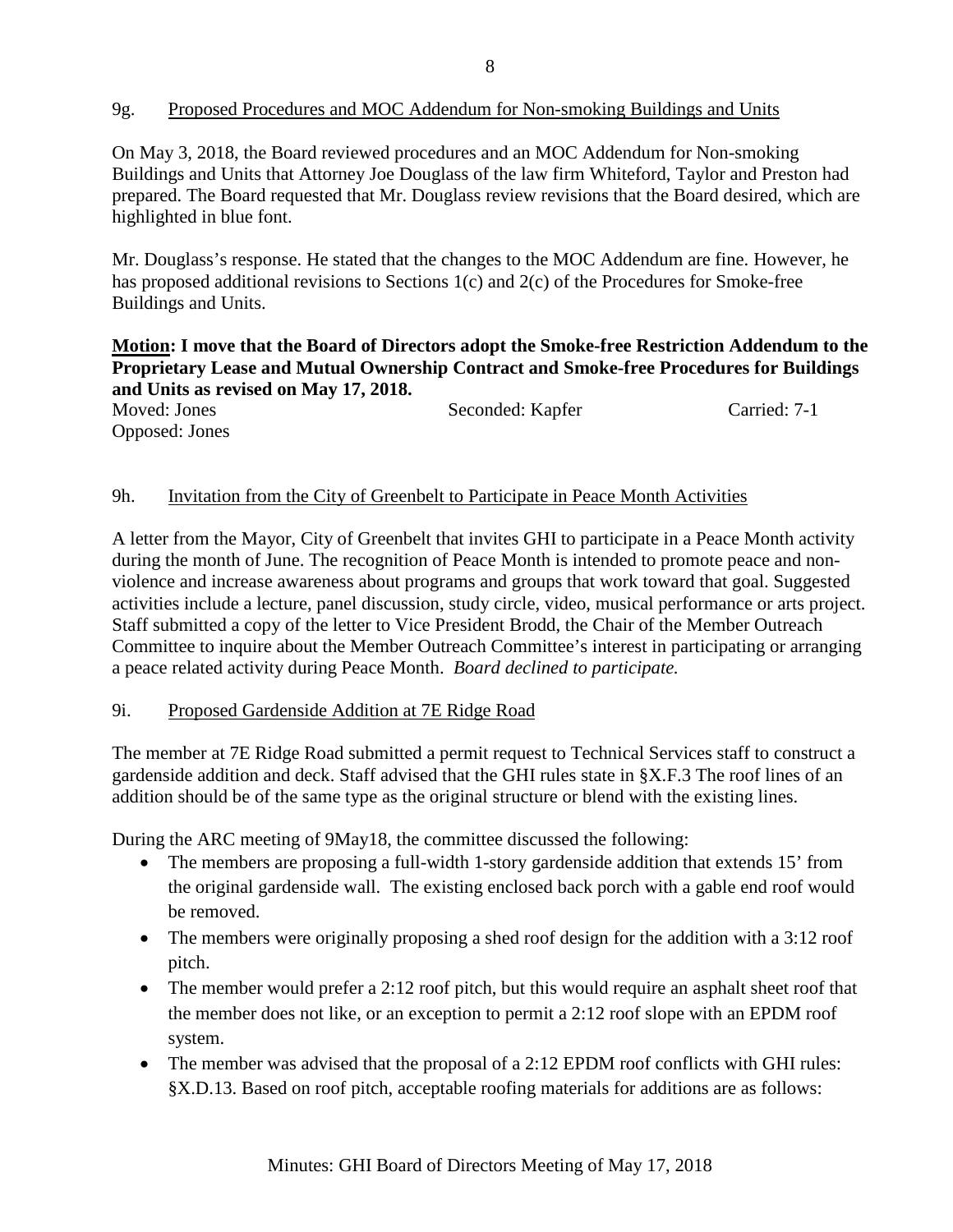| Roof pitch   Material |                                                                                  | <b>Brick</b>    | <b>Block</b>           | frame          |
|-----------------------|----------------------------------------------------------------------------------|-----------------|------------------------|----------------|
| $\ge$ =3:12           | architectural shingles, CertainTeed Landmark,<br>Pewterwood color, or equivalent | Ok              | Ok                     | Ok             |
|                       | slate                                                                            | Ok              | No                     | N <sub>0</sub> |
| <3:12                 | asphalt sheet (modified bitumen only)                                            | Ok              | Ok                     | Ok             |
| $\leq$ =1:12          | <b>EPDM</b> (ethylene propylene diene monomer)                                   | $\overline{Ok}$ | $\overline{\text{Ok}}$ | Ok             |
|                       | any corrugated roof panels                                                       | N <sub>0</sub>  | No                     | N <sub>0</sub> |

- The members considered a flat (or almost flat) roof, but are concerned that the trim detail to make that look acceptable would be an added expense.
- Staff is requesting material, fastening, flashing & edge details, installation information, and warranty terms. Comparable standard shingle roofs have an expectation of a minimum of 20-year lifetime, which forms the basis of the Addition Maintenance Program reserve program.
- A 2:12 roof pitch will look better than a steeper shed roof, but going down to 1:12 or lower would look much more like the flat roof of the existing block structure.

ARC recommended 3-2-0 to the Board of Directors that an exception be granted to permit a 2:12 pitched shed roof to be installed on the proposed addition at 7-E Ridge Road. The reason given for the motion was that committee members were comfortable with the 2:12 pitch design. The reasons given against the motion were that committee members prefer the flatter sloped roof of 1:12 pitch or below.

## **Motion: I move that the Board of Directors permit a 2:12 pitched shed roof to be installed on the proposed addition at 7-E Ridge road.**

| Moved: Holland     | Seconded: Brodd | Carried: 7-0-1 |
|--------------------|-----------------|----------------|
| Abstained: Skolnik |                 |                |

ARC recommended 5-0-0 to the Board of Directors that an exception be granted to permit the installation of an EPDM roofing on a roof slope of 2:12 or less at 7-E Ridge Road with staff's approval of roof details and warranty terms.

### **Motion: I move that the Board of Directors permit the installation of an EPDM roof on the proposed addition at 7-E Ridge Rd with a roof slope of 2:12 or less, contingent on staff's approval of roof details and warranty terms.**

| Moved: Brodd         | Seconded: Kapfer | Carried: 5-2-1 |
|----------------------|------------------|----------------|
| Abstained: Skolnik   |                  |                |
| Opposed: Jones, Hess |                  |                |

# 9j. PNC Bank's Request for a Further Change to the Recognition Agreement with GHI

During the Board meeting on May 3, 2018, the Board decided to remove Section III.C from GHI's original recognition agreement with share loan providers as requested by PNC Bank. However, the Board decided not to accept PNC Bank's request to remove Section III.D which stated *"That Lender will provide written notice to Cooperative of any transfer by Lender and or the servicing of the loan* 

Minutes: GHI Board of Directors Meeting of May 17, 2018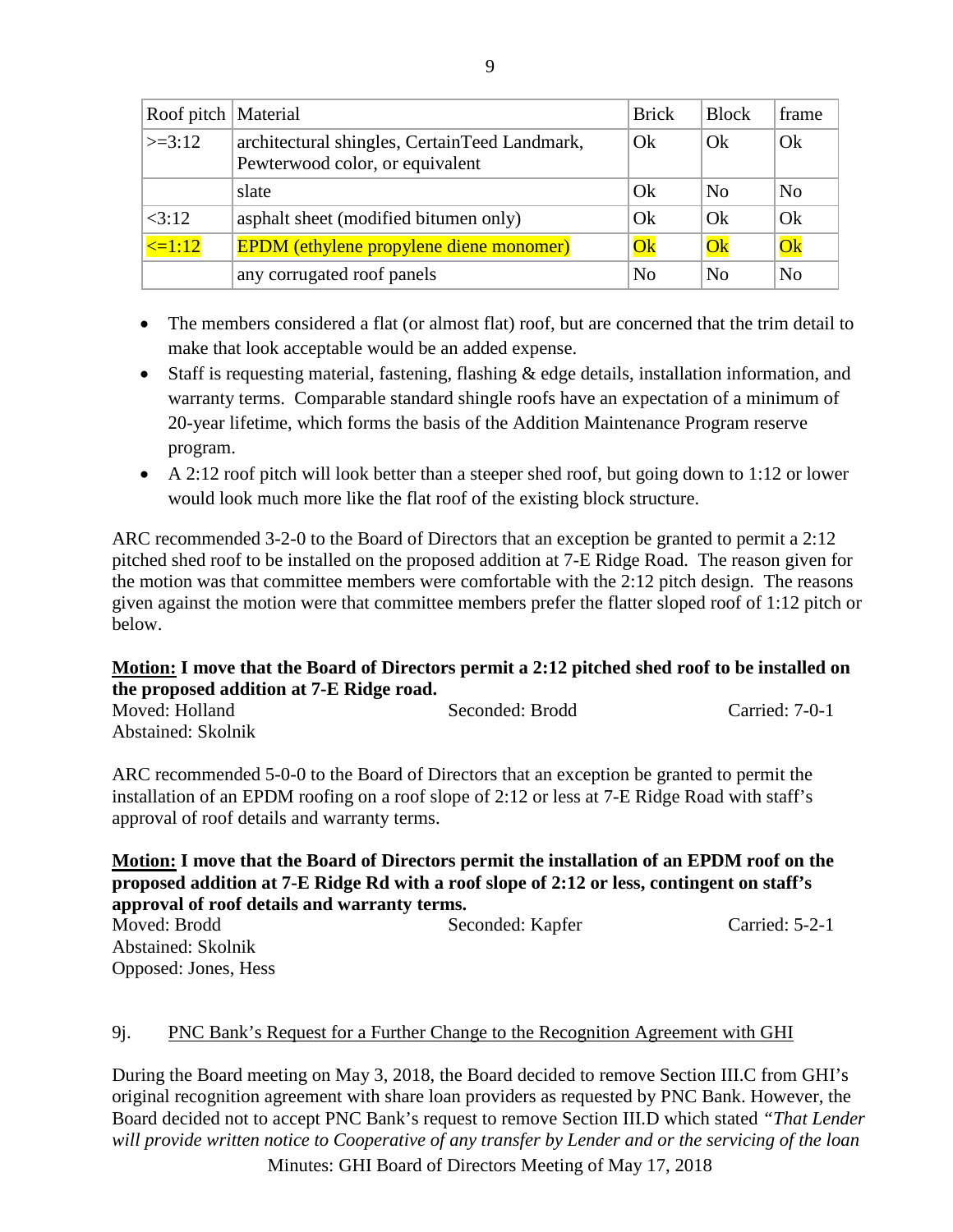*and will obligate all transferees of the Loan and its servicing also to provide such notice."* With the removal of the original Section III.C, Section III.D became Section III.C

PNC Bank has notified Mr. Pat McAndrew (GHI's attorney) that it will discontinue issuing loans to GHI's members if Section III.C (formerly Section III.D) is not removed. An email from Mr. McAndrew stating PNC Bank's position.

In the member's mutual ownership contract, Paragraph 6 c. Transfer of Note or of Servicing Rights, states, *"Member shall immediately notify GHI of any transfer in ownership of the Note or transfer of loan servicing rights of which member is made aware. Member shall provide GHI with a copy of any notice Member receives concerning transfer of the Note or the loan servicing rights."*

Currently there are 4 GHI units with PNC Bank financing that are pending settlement.

The percentage of units that obtained PNC bank financing for past sales are as follow:

 $2018 = 57.5\% - 19$  out of 33  $2017 = 57.6\% - 68$  out of 118  $2016 = 38.4\% - 35$  out of 91

**Motion: I move that the Board of Directors accept PNC Bank's request to delete Section III.C from GHI's recognition agreement with share loan providers, which states, "***That Lender will provide written notice to Cooperative of any transfer by Lender and or the servicing of the loan and will obligate all transferees of the Loan and its servicing also to provide such notice."* Moved: Jones Seconded: Kapfer Carried: 6-2 Opposed: Hess, Skolnik 10. Items of information:

10a. Letter from P.G. County Council re: Proposed Widening of the Baltimore-Washington Parkway

A letter from Hon. Todd M. Turner to Vice-President Brodd that acknowledges receipt of a recent letter on behalf of GHI's Board of Directors concerning GHI's opposition to the widening of the Baltimore-Washington Parkway. Mr. Turner's letter states that the County Council adopted CR-024- 2014 on April 24, 2-018 which declares the Council's opposition to the proposal to transfer the Baltimore-Washington Parkway from the National Park Service.

#### 10b. Attendance at CAI Advocacy Summit with Congressional Representatives on May 8, 2018

President Skolnik, Vice President Brodd, Treasurer Hess, Eldon Ralph and Aaron Marcavitch participated in a Community Association Institute Advocacy Summit with Congressional representatives on May 8.

The main topics that community association representatives discussed with congressional aides in the Senate and House of Representatives. In addition, GHI's representatives discussed the following:

- a. Concerns about the potential adverse impacts the proposed MAGLEV and Hyperloop train projects and widening of the Baltimore-Washington Parkway could have on Greenbelt.
- b. Housing coop members should have access to reverse mortgages.

Minutes: GHI Board of Directors Meeting of May 17, 2018